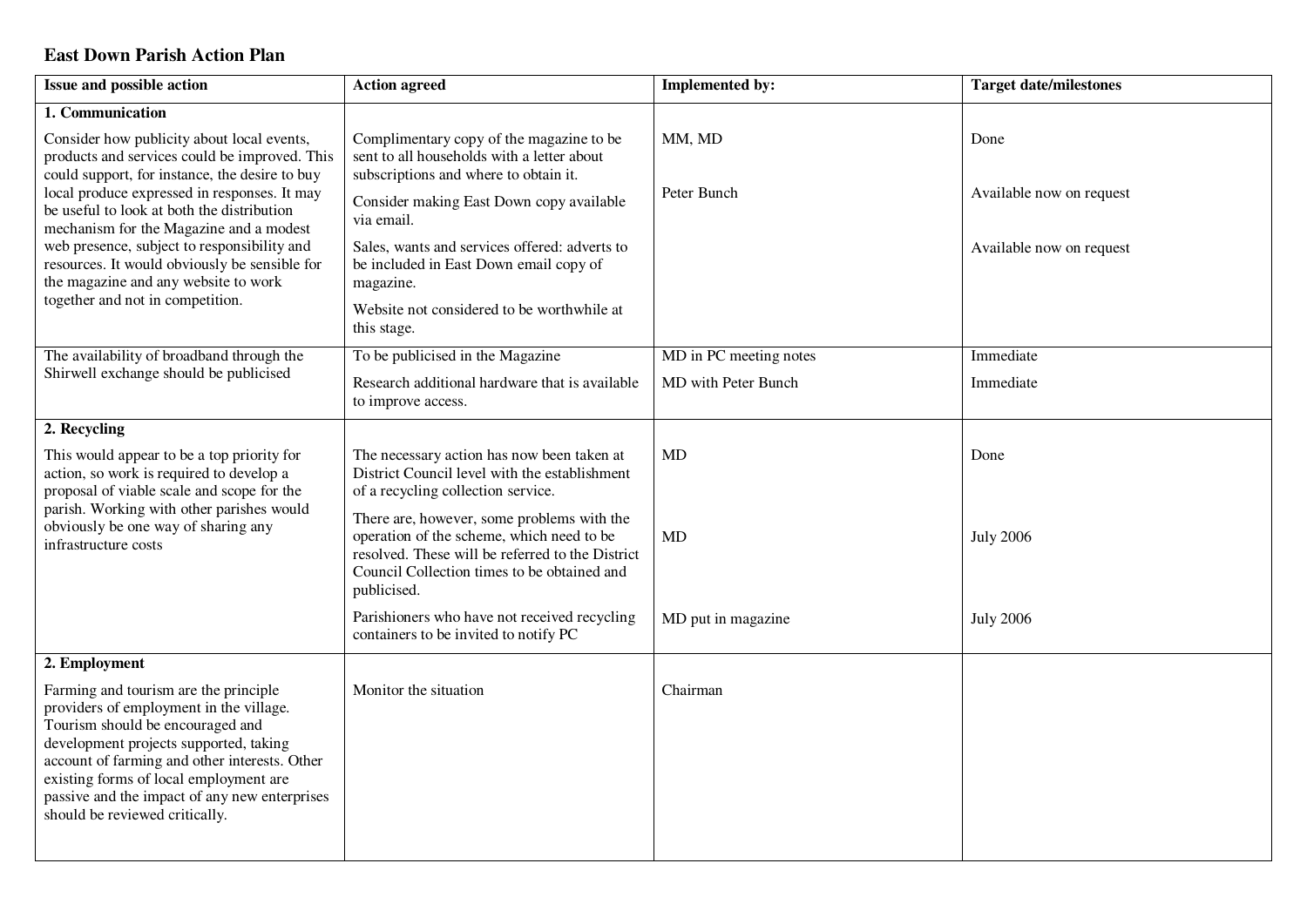| 3. Services                                                                                                                                                                                                                                                             |                                                                                                    |                                  |  |
|-------------------------------------------------------------------------------------------------------------------------------------------------------------------------------------------------------------------------------------------------------------------------|----------------------------------------------------------------------------------------------------|----------------------------------|--|
| Transport                                                                                                                                                                                                                                                               |                                                                                                    |                                  |  |
| It is recognised that almost all households<br>have access to private transport, which is<br>regarded as essential to flexible freedom of<br>action. Car sharing should be encouraged as<br>an established practice, with good account<br>being taken of those in need. |                                                                                                    |                                  |  |
| The case for a public bus service should be<br>kept under review.                                                                                                                                                                                                       |                                                                                                    |                                  |  |
| Safety                                                                                                                                                                                                                                                                  |                                                                                                    |                                  |  |
| Events of extreme weather, accident,<br>explosion, civil offence or disturbance are<br>matters for constant awareness and review.                                                                                                                                       | Relevant information to be displayed on a<br>village notice board or distributed to<br>households. | Volunteer, supported by Chairman |  |
| An individual to give guidance for such<br>circumstances should be identified with a view<br>towards both prevention (e.g. traffic calming<br>measures) and reactive procedures.                                                                                        |                                                                                                    |                                  |  |
| 4. Environment                                                                                                                                                                                                                                                          |                                                                                                    |                                  |  |
| Renewable or energy saving devices are to be<br>encouraged, together with the conservation of<br>natural resources. The imposition of large<br>wind turbines is to be opposed, although<br>isolated units are not viewed in the same light.                             |                                                                                                    | Chairman                         |  |
| Maintenance of culverts, footpaths, verges etc.<br>should be under constant review with remedial<br>action sought from local/county authority<br>service providers or village self-help as<br>appropriate.                                                              |                                                                                                    |                                  |  |